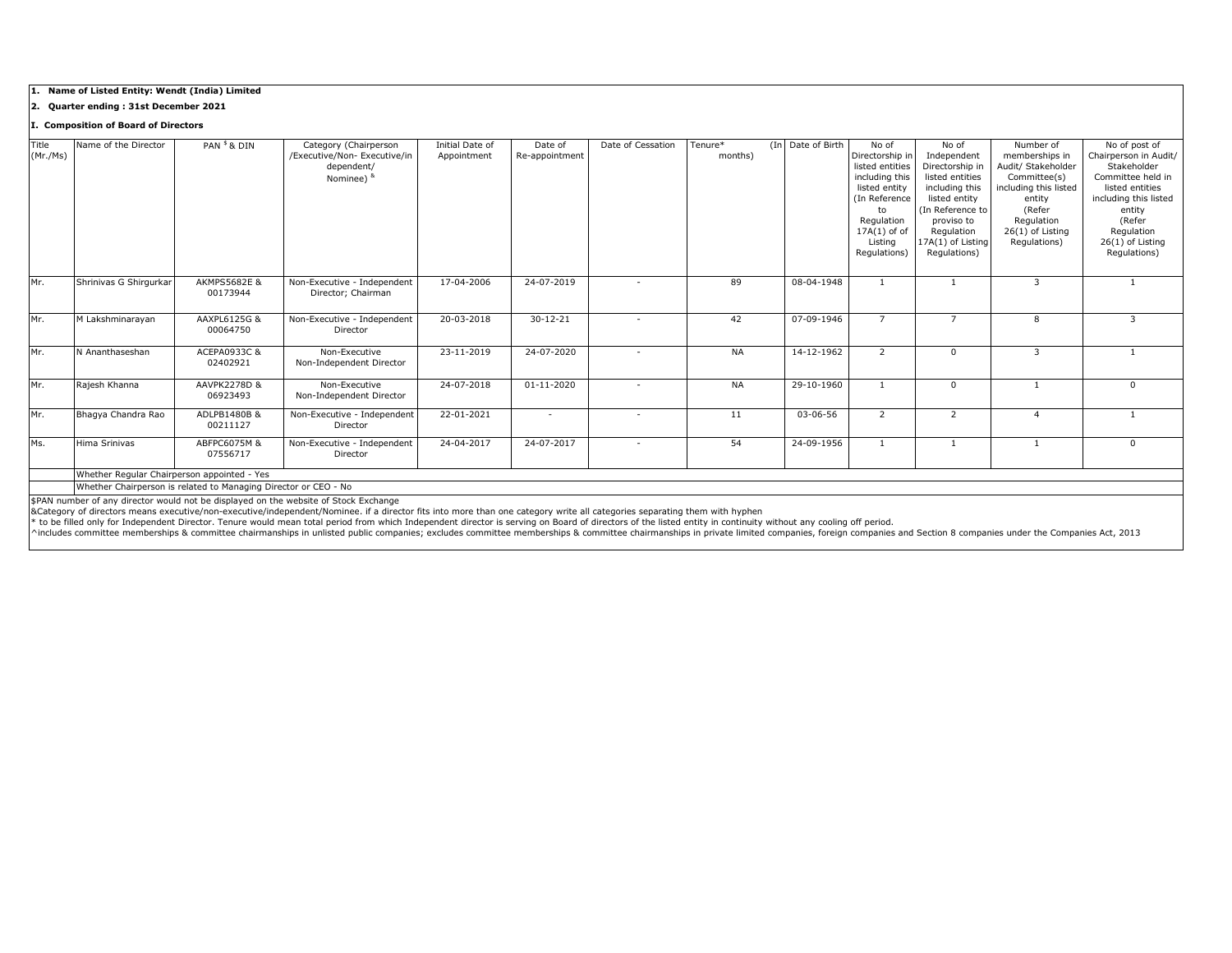| <b>Composition of Committees</b><br>II.                           |                                                       |                                                     |                                                                                                                                                                              |                                                                                        |                                                   |                                                                   |                                                                             |                                                                         |
|-------------------------------------------------------------------|-------------------------------------------------------|-----------------------------------------------------|------------------------------------------------------------------------------------------------------------------------------------------------------------------------------|----------------------------------------------------------------------------------------|---------------------------------------------------|-------------------------------------------------------------------|-----------------------------------------------------------------------------|-------------------------------------------------------------------------|
| Name of Committee                                                 | Whether Regular<br>Chairperson appointed              |                                                     | Name of Committee members                                                                                                                                                    | Category<br>(Chairperson/Executive/Non-Executive/independent/Nominee) <sup>&amp;</sup> |                                                   |                                                                   | Date of Appointment                                                         | Date of Cessation                                                       |
| 1. Audit Committee                                                | Yes                                                   | Shrinivas G Shirgurkar                              |                                                                                                                                                                              |                                                                                        | Chairman- Non-Executive - Independent Director    |                                                                   | 17-04-2016                                                                  |                                                                         |
|                                                                   |                                                       | Hima Srinivas                                       |                                                                                                                                                                              | Non-Executive - Independent Director                                                   |                                                   |                                                                   | 24-04-2017                                                                  |                                                                         |
|                                                                   |                                                       | M Lakshminarayan                                    |                                                                                                                                                                              |                                                                                        | Non-Executive - Independent Director              |                                                                   | 20-03-2018                                                                  |                                                                         |
|                                                                   |                                                       | N Ananthaseshan                                     |                                                                                                                                                                              |                                                                                        | Non-Executive-Non-Independent Director            |                                                                   | 23-11-2019                                                                  |                                                                         |
|                                                                   |                                                       | Bhagya Chandra Rao                                  |                                                                                                                                                                              |                                                                                        | Non-Executive - Independent Director              |                                                                   | 22-01-2021                                                                  |                                                                         |
|                                                                   |                                                       |                                                     |                                                                                                                                                                              |                                                                                        |                                                   |                                                                   |                                                                             |                                                                         |
| 2. Nomination & Remuneration                                      | Yes                                                   | M Lakshminarayan                                    |                                                                                                                                                                              | Chairman- Non-Executive - Independent Director                                         |                                                   |                                                                   | 25-04-2018                                                                  |                                                                         |
| Committee                                                         |                                                       | N Ananthaseshan<br>Shrinivas G Shirgurkar           |                                                                                                                                                                              | Non-Executive Non - Independent Director<br>Non-Executive - Independent Director       |                                                   |                                                                   | 23-11-2019                                                                  |                                                                         |
|                                                                   |                                                       |                                                     |                                                                                                                                                                              |                                                                                        |                                                   |                                                                   | 19-04-2014                                                                  |                                                                         |
|                                                                   |                                                       | Bhagya Chandra Rao                                  |                                                                                                                                                                              |                                                                                        | Non-Executive - Independent Director              |                                                                   | 22-01-2021                                                                  |                                                                         |
|                                                                   |                                                       |                                                     |                                                                                                                                                                              |                                                                                        |                                                   |                                                                   |                                                                             |                                                                         |
| 3. Stakeholders Relationship<br>Committee                         | Yes                                                   | N Ananthaseshan                                     |                                                                                                                                                                              |                                                                                        | Chairman-Non-Executive - Non-Independent Director |                                                                   | 23-11-2019                                                                  |                                                                         |
|                                                                   |                                                       | Rajesh Khanna                                       |                                                                                                                                                                              | Non-Executive-Non-Independent Director                                                 |                                                   |                                                                   | 23-01-2019                                                                  |                                                                         |
|                                                                   |                                                       | Bhagya Chandra Rao                                  |                                                                                                                                                                              |                                                                                        | Non-Executive - Independent Director              |                                                                   | 22-01-2021                                                                  |                                                                         |
| 4. Corporate Social Responsibility                                | Yes                                                   | Hima Srinivas                                       |                                                                                                                                                                              |                                                                                        | Chairman-Non-Executive - Independent Director     |                                                                   | 25-04-2018                                                                  |                                                                         |
| Committee                                                         |                                                       | N Ananthaseshan                                     |                                                                                                                                                                              |                                                                                        | Non-Executive - Non-Independent Director          |                                                                   | 23-11-2019                                                                  |                                                                         |
|                                                                   |                                                       | Shrinivas G Shirgurkar                              |                                                                                                                                                                              |                                                                                        | Non-Executive - Independent Director              |                                                                   | 20-03-2019                                                                  |                                                                         |
|                                                                   |                                                       | Bhagya Chandra Rao                                  |                                                                                                                                                                              |                                                                                        | Non-Executive - Independent Director              |                                                                   | 22-01-2021                                                                  |                                                                         |
|                                                                   |                                                       |                                                     |                                                                                                                                                                              |                                                                                        |                                                   |                                                                   |                                                                             |                                                                         |
| 5. Risk Management Committee                                      | Yes<br>Bhagya Chandra Rao                             |                                                     |                                                                                                                                                                              | Chairman-Non-Executive - Independent Director                                          |                                                   |                                                                   | 23-07-2021                                                                  |                                                                         |
|                                                                   |                                                       | M Lakshminarayan                                    |                                                                                                                                                                              |                                                                                        | Non-Executive - Independent Director              |                                                                   | 23-07-2021                                                                  |                                                                         |
|                                                                   | N Ananthaseshan                                       |                                                     |                                                                                                                                                                              |                                                                                        | Non-Executive-Non-Independent Director            |                                                                   | 23-07-2021                                                                  |                                                                         |
|                                                                   |                                                       |                                                     | & - Category of directors means executive/non-executive/independent/Nominee. If a director fits into more than one category write all categories separating them with hyphen |                                                                                        |                                                   |                                                                   |                                                                             |                                                                         |
| <b>Meeting of Board of Directors</b><br>III.                      |                                                       |                                                     |                                                                                                                                                                              |                                                                                        |                                                   |                                                                   |                                                                             |                                                                         |
| Date(s) of meeting (if any) in the<br>previous quarter            |                                                       | Date(s) of meeting (if any) in the relevant quarter | Whether requirement of Quorum met*                                                                                                                                           |                                                                                        | Number of Directors present*                      | Number of Independent<br>Directors present*                       |                                                                             | Maximum gap between any two consecutive<br>meetings (in number of days) |
| 23-07-21                                                          |                                                       | $22 - 10 - 21$                                      | Yes                                                                                                                                                                          |                                                                                        | 6                                                 | $\overline{4}$                                                    |                                                                             | 90                                                                      |
|                                                                   | $25 - 11 - 21$                                        |                                                     | Yes                                                                                                                                                                          |                                                                                        | 6                                                 | $\overline{4}$                                                    |                                                                             | 33                                                                      |
| *to be filled in only for the current quarter meetings            |                                                       |                                                     |                                                                                                                                                                              |                                                                                        |                                                   |                                                                   |                                                                             |                                                                         |
| <b>Meeting of Committees</b><br>IV.                               |                                                       |                                                     |                                                                                                                                                                              |                                                                                        |                                                   |                                                                   |                                                                             |                                                                         |
| 1. Audit Committee                                                |                                                       |                                                     |                                                                                                                                                                              |                                                                                        |                                                   |                                                                   |                                                                             |                                                                         |
| Date(s) of meeting of<br>the committee in the relevant<br>quarter | Whether requirement of Quorum met(details)*           |                                                     |                                                                                                                                                                              | Number of Directors present*                                                           |                                                   | Date(s) of meeting of the<br>committee in the previous<br>quarter | Maximum gap between any<br>two consecutive meetings (in number of<br>days)* |                                                                         |
| $22 - 10 - 21$                                                    | Yes (All Five members were present)<br>5              |                                                     | $\overline{4}$                                                                                                                                                               |                                                                                        | $23 - 07 - 21$                                    | 90                                                                |                                                                             |                                                                         |
| 2. Corporate Social Responsibility Committee                      |                                                       |                                                     |                                                                                                                                                                              |                                                                                        |                                                   |                                                                   |                                                                             |                                                                         |
|                                                                   |                                                       | $\sim$                                              | $\sim$                                                                                                                                                                       |                                                                                        | $\sim$                                            | $\sim$                                                            |                                                                             | <b>NA</b>                                                               |
| 3. Nomination & Remuneration Committee                            |                                                       |                                                     |                                                                                                                                                                              |                                                                                        |                                                   |                                                                   |                                                                             |                                                                         |
| $25 - 11 - 21$                                                    | Yes (All Four members were present)<br>$\overline{4}$ |                                                     |                                                                                                                                                                              | 3                                                                                      |                                                   | 23-07-21                                                          | 124                                                                         |                                                                         |
| 4. Stakeholders Relationship Committee                            |                                                       |                                                     |                                                                                                                                                                              |                                                                                        |                                                   |                                                                   |                                                                             |                                                                         |
| $22 - 10 - 21$                                                    |                                                       | Yes (All Three members were present)                |                                                                                                                                                                              |                                                                                        |                                                   |                                                                   | <b>NA</b>                                                                   |                                                                         |
| 4. Risk Management Committee                                      |                                                       |                                                     |                                                                                                                                                                              |                                                                                        |                                                   |                                                                   |                                                                             |                                                                         |
| $22 - 10 - 21$                                                    |                                                       | Yes (All Three members were present)                |                                                                                                                                                                              |                                                                                        |                                                   | $\sim$                                                            |                                                                             | <b>NA</b>                                                               |
| ** to be filled in only for the current quarter meetings          |                                                       |                                                     | * This information has to be mandatorily be given for audit committee, for rest of the committees, giving this information is optional.                                      |                                                                                        |                                                   |                                                                   |                                                                             |                                                                         |